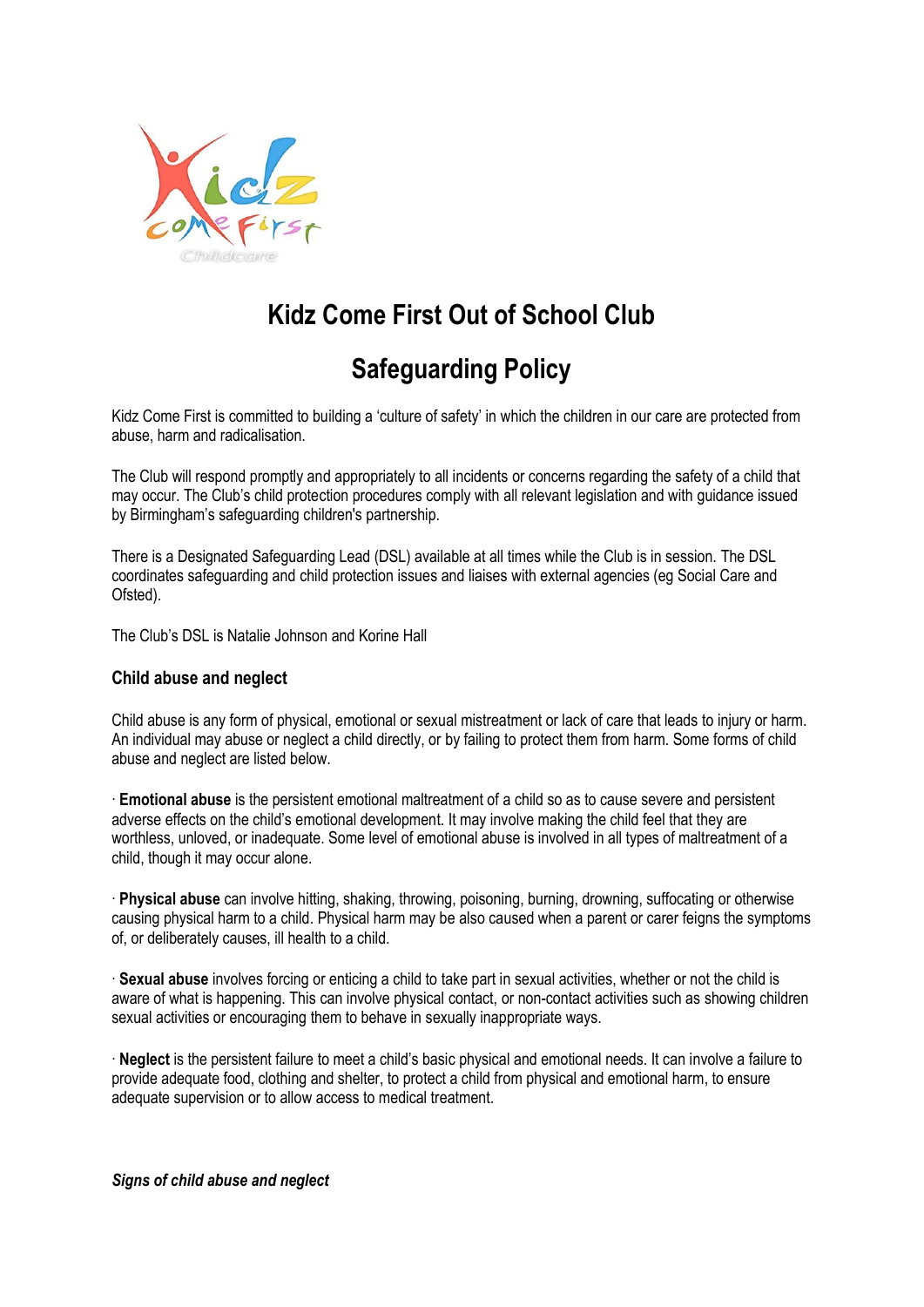Signs of possible abuse and neglect may include: ∙ significant changes in a child's behaviour ∙ deterioration in a child's general well-being ∙ unexplained bruising or marks

• comments made by a child which give cause for concern ∙ reasons to suspect neglect or abuse outside the setting, eg in the child's home, or that a girl may have been subjected to (or is at risk of) female genital mutilation (FGM), or that the child may have witnessed domestic abuse

∙ inappropriate behaviour displayed by a member of staff, or any other person. For example, inappropriate sexual comments, excessive one-to-one attention beyond the requirements of their role, or inappropriate sharing of images.

## *If abuse is suspected or disclosed*

When a child makes a disclosure to a member of staff, that member of staff will: ∙ reassure the child that they were not to blame and were right to speak out ⋅ listen to the child but not question them ∙ give reassurance that the staff member will take action

∙ record the incident as soon as possible (see *Logging an incident* below).

If a member of staff witnesses or suspects abuse, they will record the matter straightaway using the **Logging a concern** form. If a third party expresses concern that a child is being abused, we will encourage them to contact Social Care directly. If they do not do so, we will explain that the Club is obliged to and the incident will be logged accordingly.

## **Female genital mutilation (FGM)**

FGM is an illegal, extremely harmful practice and a form of child abuse, and is therefore dealt with as part of our existing safeguarding procedures. All of our staff receive training in how to recognise when girls are at risk of FGM,or may have been subjected to it.

## *If FGM is suspected or disclosed*

We will follow the same procedures as set out above for responding to child abuse.

## **Peer-on-peer abuse**

Children are vulnerable to abuse by their peers. Peer-on-peer abuse is taken seriously by staff and will be subject to the same child protection procedures as other forms of abuse. Staff are aware of the potential uses of information technology for bullying and abusive behaviour between young people.

Staff will not dismiss abusive behaviour as normal between young people. The presence of one or more of the following in relationships between children should always trigger concern about the possibility of peer-on-peer abuse:

∙ Sexual activity (in primary school-aged children) of any kind, including sexting ∙ One of the children is significantly more dominant than the other (eg much older) ∙ One of the children is significantly more vulnerable than the other (eg in terms of disability, confidence, physical strength)

∙ There has been some use of threats, bribes or coercion to ensure compliance or secrecy. *If peer-on-peer abuse is suspected or disclosed*

We will follow the same procedures as set out above for responding to child abuse.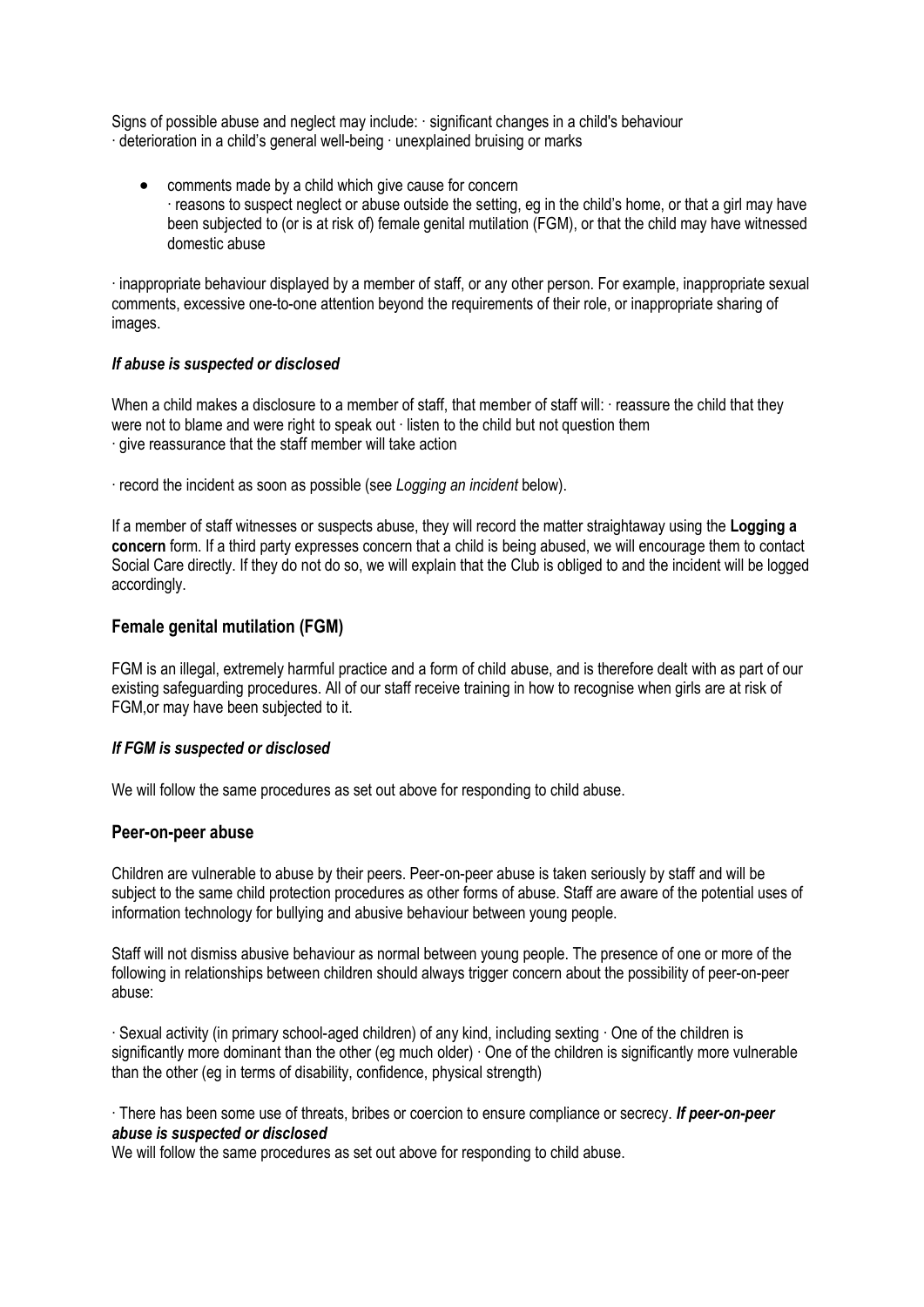## **Extremism and radicalisation**

All childcare settings have a legal duty to protect children from the risk of radicalisation and being drawn into extremism. There are many reasons why a child might be vulnerable to radicalisation, eg:

- ∙ feeling alienated or alone
- ∙ seeking a sense of identity or individuality
- ∙ suffering from mental health issues such as depression
- ∙ desire for adventure or wanting to be part of a larger cause ∙ associating with others who hold extremist beliefs

## *Signs of radicalisation*

Signs that a child might be at risk of radicalisation include:

∙ changes in behaviour, for example becoming withdrawn or aggressive ∙ claiming that terrorist attacks and violence are justified

- ∙ viewing violent extremist material online
- ∙ possessing or sharing violent extremist material

If a member of staff suspects that a child is at risk of becoming radicalised, they will record any relevant information or observations on a **Logging a concern** form,and refer the matter to the DSL.

## **Logging a concern**

All information about the suspected abuse or disclosure, or concern about radicalisation, will be recorded on the **Logging a concern** form as soon as possible after the event. The record should include:

∙ date of the disclosure, or the incident, or the observation causing concern ∙ date and time at which the record was made

∙ name and date of birth of the child involved

∙ a factual report of what happened. If recording a disclosure, you must use the child's own words

∙ name, signature and job title of the person making the record. The record will be given to the Club's DSL who will decide on the appropriate course of action.

For concerns about **child abuse,** the DSL will contact Social Care. The DSL will follow up all referrals to Social Care in writing within 48 hours. If a member of staff thinks that the incident has not been dealt with properly, they may contact Social Care directly.

For minor concerns regarding **radicalisation,** the DSL will contact Birmingham's safeguarding children's partnership .

For more serious concerns the DSL will contact the Police on the non-emergency number (101),

or the anti-terrorist hotline on 0800 789 321.

For urgent concerns the DSL will contact the Police using 999.

## **Allegations against staff**

If anyone makes an allegation of child abuse against a member of staff: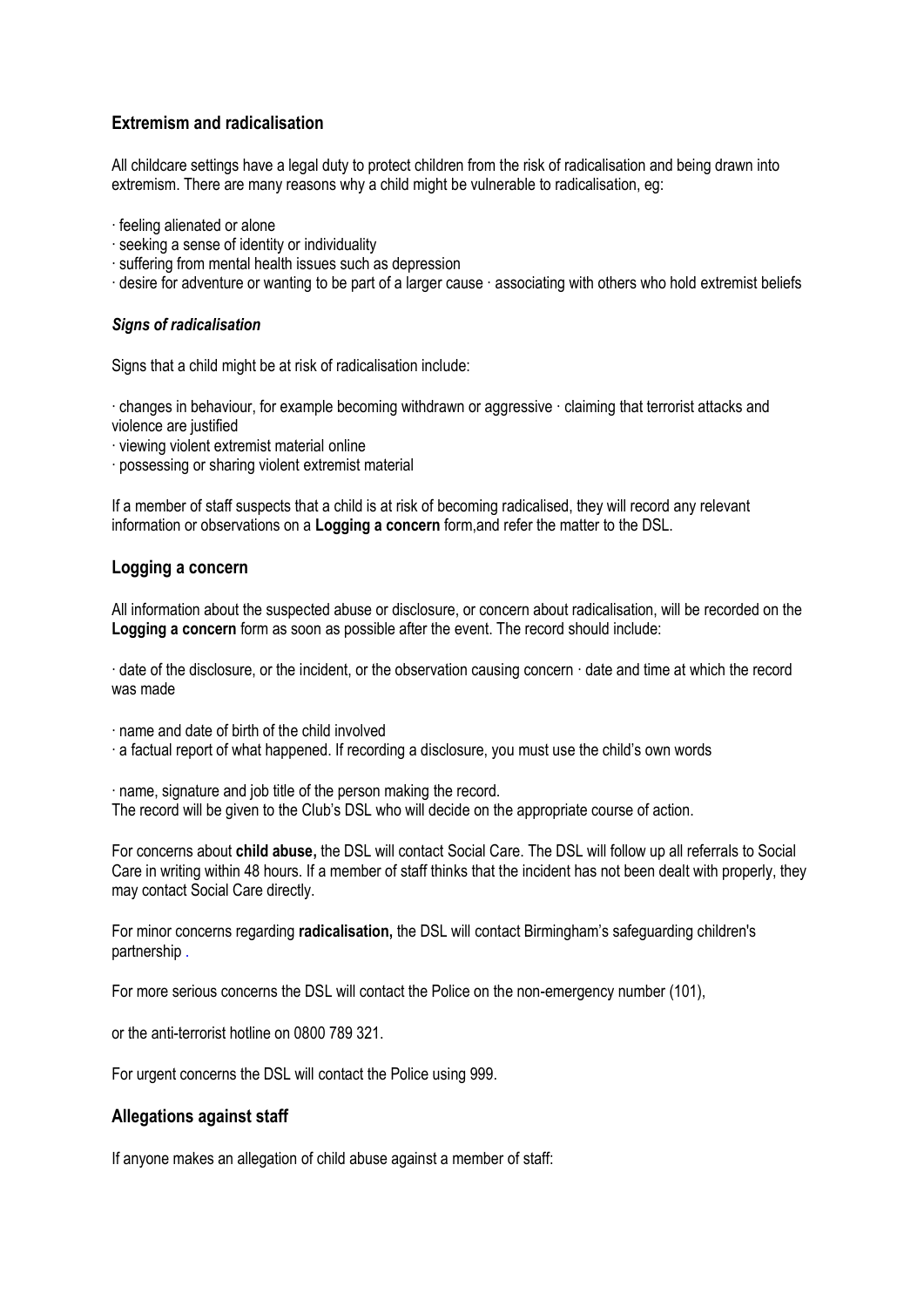∙ The allegation will be recorded on an **Incident record** form. Any witnesses to the incident should sign and date the entry to confirm it.

∙ The allegation must be reported to the Local Authority Designated Officer (LADO) and to Ofsted. The LADO will advise if other agencies (eg police) should be informed, and the Club will act upon their advice. Any telephone reports to the LADO will be followed up in writing within 48 hours.

∙ Following advice from the LADO, it may be necessary to suspend the member of staff pending full investigation of the allegation.

∙ If appropriate, the Club will make a referral to the Disclosure and Barring Service. **Promoting awareness among staff** 

The Club promotes awareness of child abuse and the risk of radicalisation through its staff training. The Club ensures that:

∙ the designated DSL has relevant experience and receives appropriate training in safeguarding and the Prevent Duty, and is aware of the Channel Programme and how to access it ∙ designated person training is refreshed every three years ∙ safe recruitment practices are followed for all new staff

∙ all staff have a copy of this **Safeguarding policy**, understand its contents and are vigilant to

signs of abuse, neglect or radicalisation

∙ all staff are aware of their statutory duties with regard to the disclosure or discovery of child abuse, and concerns about radicalisation

∙ all staff receive basic safeguarding training, and safeguarding is a permanent agenda item at all staff meetings

∙ all staff receive basic training in the Prevent Duty

∙ staff are familiar with the Safeguarding File which is kept In the safeguarding folder in the labelled filing cabinets.

∙ the Club's procedures are in line with the guidance in 'Working Together to Safeguard Children (2018)' and staff are familiar with 'What To Do If You're Worried A Child Is Being Abused (2015)'.

## **Use of mobile phones and cameras**

Photographs will only be taken of children with their parents' permission. Only the club camera will be used to take photographs of children at the Club, except with the express permission of the manager. Neither staff nor children nor visitors may use their mobile phones to take photographs at the Club. For more details see our **Mobile Phone Policy**.

#### **Contact numbers**

Social Care: 0121 303 1888 Social Care out of hours contact: 0121 675 4806

LADO (Local Authority Designated Officer): Birmingham Safeguarding Children Partnership. 0121 675 1669: **Ladoteam@birminghamchildrenstrust.co.uk**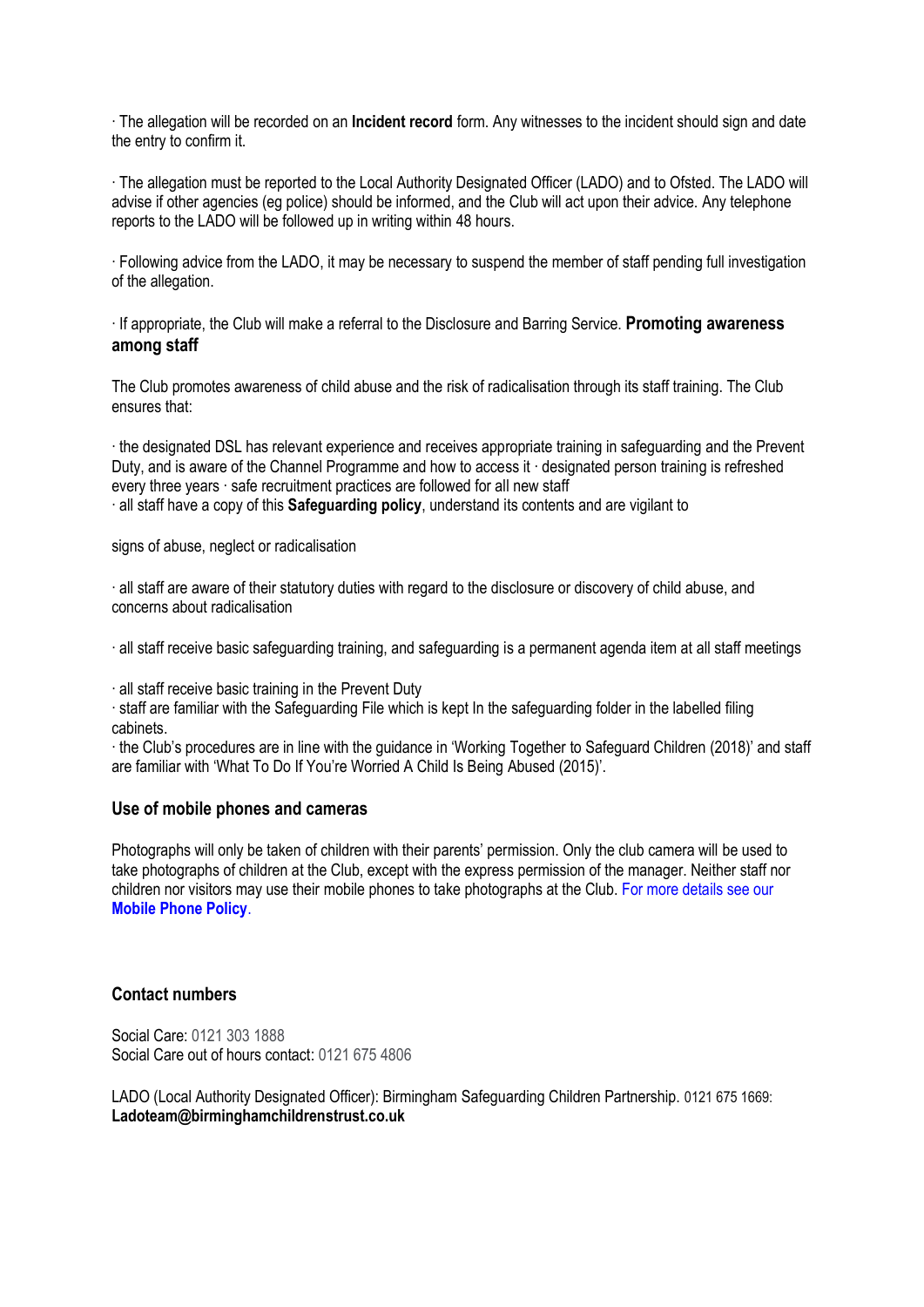Police: 101 (non-emergency) or 999 (emergency) Anti-terrorist hotline: 0800 789 321 NSPCC: 0808 800 500 Ofsted: 0300 123 1231

This policy was adopted by: Kids Come First

To be reviewed: 6<sup>th</sup> September 2021

Date: 2<sup>nd</sup> March 2021

Signed: Natalie Johnson – KCF Manager